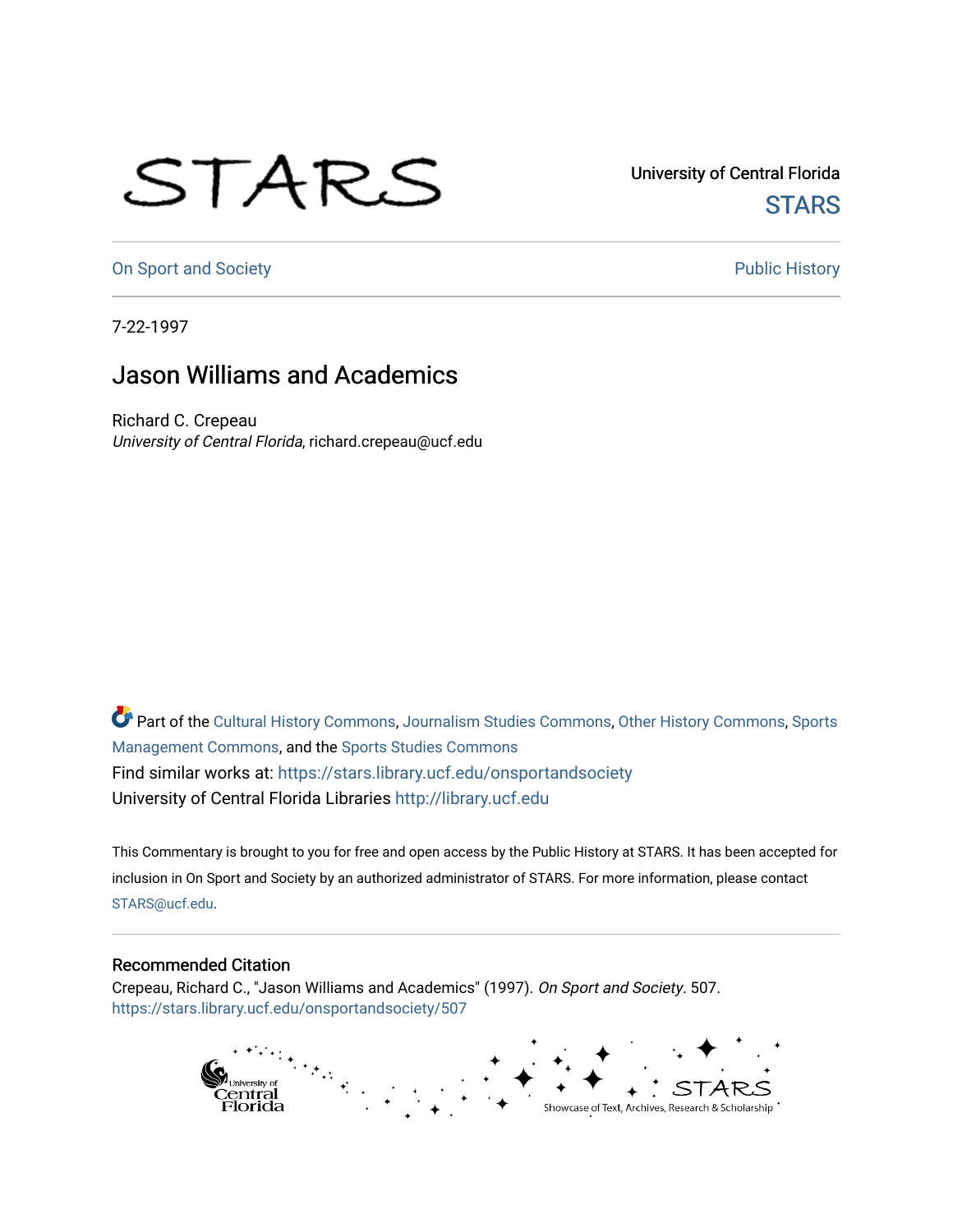## SPORT AND SOCIETY FOR ARETE July 22, 1997

About two weeks ago The Orlando Sentinel ran an intersting story about a young man named Jason Williams who, according to all reports, could become the best point guard in the history of the basketball program at the University of Florida. There is only one small problem: "I hate school. I hate it so much I can't stand it," says Williams. Certainly this is a view that is shared by many young men and women, some of whom for a multitude of reasons end up in classrooms at universities around the country.

A few like Jason Williams end up at a university because they play a sport well, and there seems to be no other road to a professional career except through the university. This is an extremely unfortunate situation and unfair to the athlete, to other students, and to faculty who must deal with these nonstudent students.

Jason Williams was a star basketball player at Dupont High in Belle, West Virgina, and was West Virginia Player of the Year in 1994. He signed to play at Providence College only to see Coach Rick Barnes leave, and so he tried to petition the NCAA and get out of his committment. He spent eight days in a Virginia Prep School before dropping out. Then in January of 1995 he transfered to Marshall University to play for Billy Donovan. He would be named Southern Conference Freshman of the Year at Marshall. Unfortunately for Williams, Billy Donovan rode his success at Marshall off to the University of Florida, and again the university tried to prevent Jason from following the coach.

Lawsuits led to settlements and Marshall released Williams to go to Gainesville. The following February while sitting out for a year, Jason announced he was leaving the university to pursue a career in professional basketball. About three weeks into this endeavor Williams called Donovon and asked him if could return to the Gators. Donovon set some difficult terms, and now Williams is being led through the academic jungle by a hoard of tutors and monitors.

He is in the middle of a summer in which he is trying to do the impossible, successfully complete eighteen hours of academic credit to keep him eligible for a fall term in which he must complete an additional twelve hours of upper division credit in a specific degree program. The fact that Jason hates school and has a learning disability means that if he succeeds with this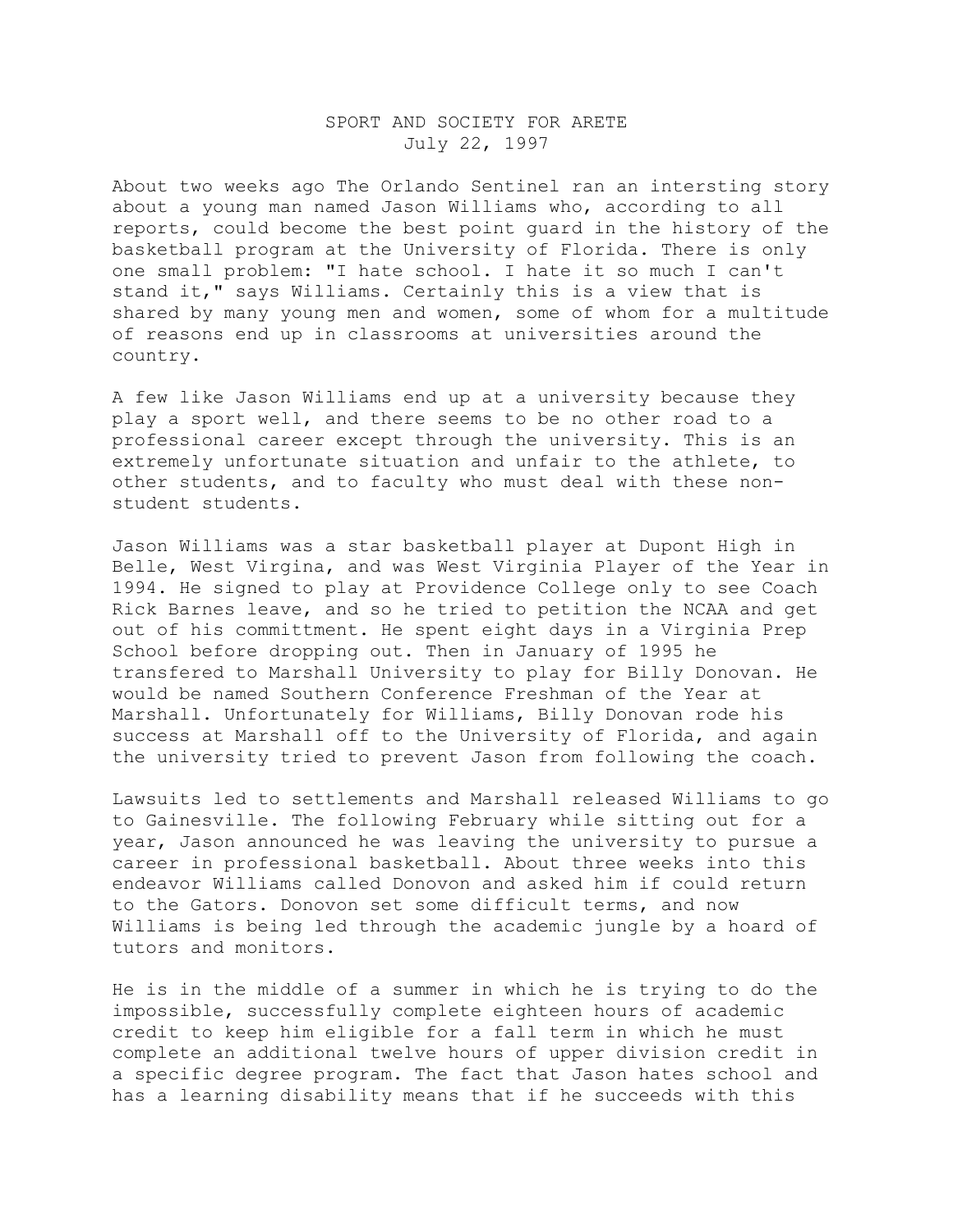kind of load, the academic program at the University of Florida will be exposed as something akin to that in a James Thurber or Max Schulmann story.

That however is beside the point. Clearly this young man does not belong in an institution of higher education, has no interest in education, and is never likely to receive an education, let alone a degree. He is there because he can find no other place to develop and showcase his basketball talent. He is there because the intercollegiate athletic programs in American universities are a sham, and have prostituted education on the altar of entertainment.

There are at least two major institutions on which to place the blame. First, the NBA and other professional sports organizations in the United States who fail to provide an alternative minor league system for the development of young talent. If Williams were a baseball player he would have been signed out of high school, sent to an instructional league, and then on through the minor league system. Here he could develop his skills under high caliber instruction, and never once would he find it necessary to enter a classroom. The NBA and NFL, two of the most lucrative and successful professional sports leagues have done nothing to provide such an alternative.

Second, the Unversity itself has fallen into the larger social pattern. Because football and basketball have become major businesses at the intercollegiate level, and because they offer the allure of big dollars and major publicity to their institutions, the leaders of American higher education are willing to turn the other way and wink at the abandonment of all pretense while academic standards are trampelled to death in the hope of winning. Non-students and anti-students, are recruited, pampered, and provided with all the help that money can buy. Not to educate, but to produce a winning program.

All this is happening while the State of Florida is scrambling to try to determine how it will educate all those students who want in the doors of the institutions of higher learning in the next few years. Educational rationing is the future of higher education for the students of Florida, unless, of course, they can bounce a ball or run to daylight.

Perhaps worse, when the winning begins the cheering never stops. State legislators and Regents are feted to lavish trips to bowl games, the public worries about who is really number one, and the students of the state are told they must get through their